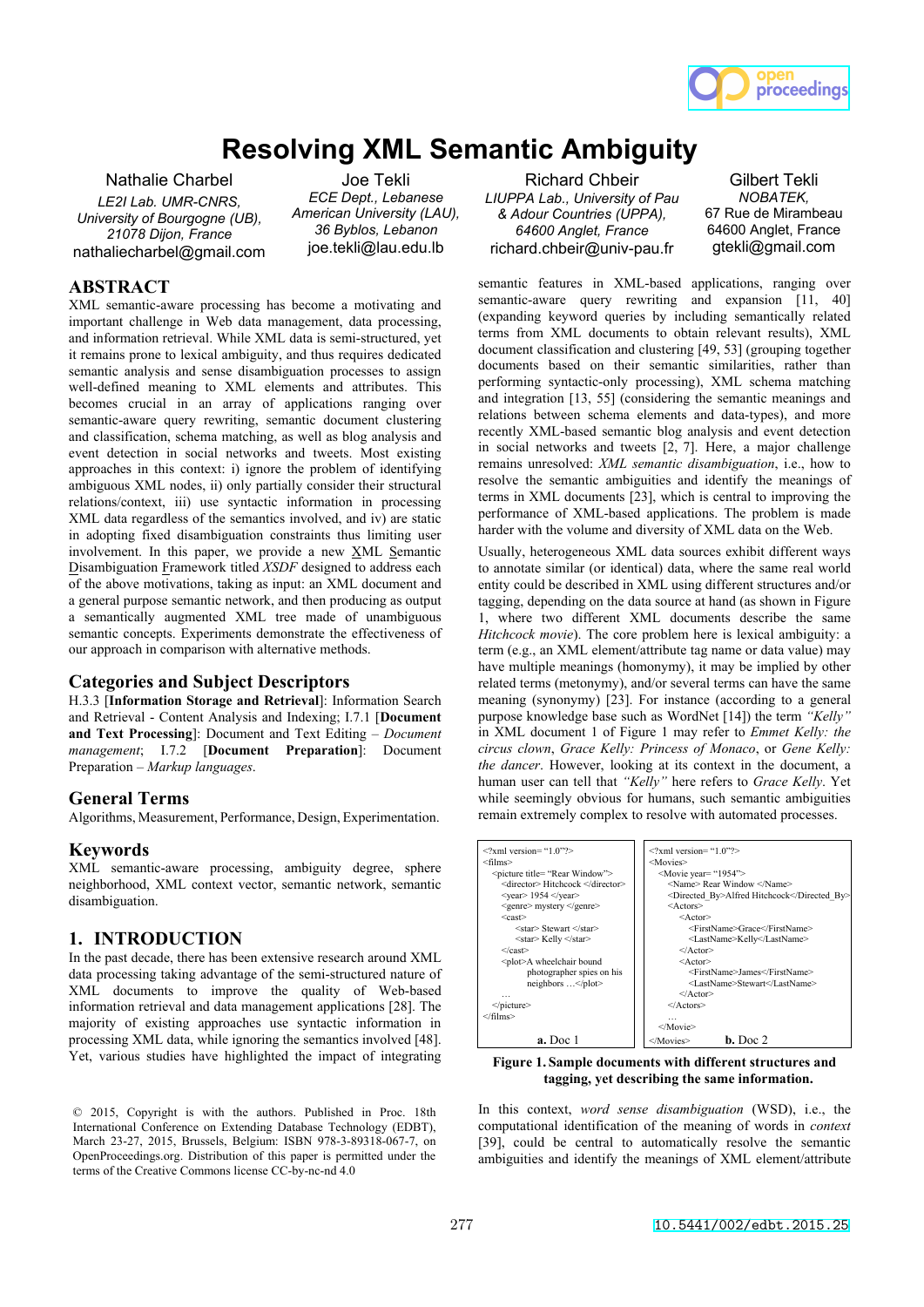tag names and data values, in order to effectively process XML documents. While WSD has been widely studied for flat textual data [20, 39], yet, the disambiguation of structured XML data remains largely untouched. The few existing approaches to XML semantic-aware analysis (cf. Section 2) have been directly extended from traditional flat text WSD, and thus show several limitations, motivating this work:

- **Motivation 1:** Completely ignoring the problem of *semantic ambiguity*: most existing approaches perform semantic disambiguation on all XML document nodes (which is time consuming and sometimes needless) rather than only processing those nodes which are most ambiguous,
- Motivation 2: Only partially considering the structural relations/context of XML nodes (e.g., solely focusing on parent-node relations [52], or ancestor-descendent relations [50]). For instance, in Figure 1, processing XML node *"cast"* for disambiguation: considering (exclusively) its parent node label (i.e., *"picture"*), its root node path labels (i.e., *"films"* and *"picture"*), or its node sub-tree labels (i.e., *"star"*), remains insufficient for effective disambiguation.
- **Motivation 3:** Making use of syntactic processing techniques such as the *bag-of-words* paradigm [49, 52] (commonly used with flat text) in representing XML data as a plain set of words/nodes, thus neglecting XML structural and/or semantic features as well as compound node labels,
- **Motivation 4:** Existing methods are mostly static in adopting a fixed context size (e.g., parent node [52], or root path [50]) or using preselected semantic similarity measures (e.g., edge-based measure [29], or gloss-based measure [50]), such that user involvement/system adaptability is minimal.

The main goal of our study is to provide an effective method to XML semantic analysis and disambiguation, overcoming the limitations mentioned above. We aim to transform traditional *syntactic XML trees* into *semantic XML trees* (or graphs, when hyperlinks come to play), i.e., XML trees made of concept nodes with explicit semantic meanings. Each concept will represent a unique lexical sense, assigned to one or more XML element/attribute labels and/or data values in the XML document, following the latter's structural context. To do so, we introduce a novel XML Semantic Disambiguation Framework titled *XSDF*, a fully automated solution to semantically augment XML documents using a machine-readable semantic network (e.g., WordNet [14], Roget's thesaurus [60], FOAF [2], etc.), identifying the semantic definitions and relationships among concepts in the underlying XML structure. Different from existing approaches, *XSDF* consists of four main modules for: i) linguistic pre-processing of XML node labels and values to handle compound words (neglected in most existing solutions), ii) selecting ambiguous XML nodes as primary targets for disambiguation using a dedicated *ambiguity degree* measure (unaddressed in existing solutions), iii) representing target nodes as special *sphere neighborhood* vectors considering a comprehensive XML structure context including all XML structural relations within a (user-chosen) range (in contrast with partial context representations using the *bag-of-words* paradigm), and iv) running *sphere neighborhood* vectors through a hybrid disambiguation process, combining two approaches: *conceptbased* and *context-based* disambiguation, allowing the user to tune disambiguation parameters following her needs (in contrast with static methods). We have implemented *XSDF* to test and evaluate our approach. Experimental results reflect our approach's effectiveness in comparison with existing solutions.

The remainder of this paper is organized as follows. Section 2 reviews the background and related works. Section 3 develops our XML disambiguation framework. Section 4 presents experimental results. Section 5 concludes the paper with future works.

# **2. BACKGROUND & RELATED WORKS 2.1 Word Sense Disambiguation**

WSD underlines the process of computationally identifying the senses (meanings) of words in context, to discover the author's intended meaning [20]. The general WSD task consists of the following main elements: i) selecting words for disambiguation, ii) identifying and representing word contexts, iii) using reference knowledge sources, and iv) associating senses with words.

**Selecting words for disambiguation:** two possible methods exist: i) *all-words*, or ii) *lexical-sample*. In all-words WSD, e.g., [10, 44], the system is expected to disambiguate all words in a (flat) textual document. In lexical-sample WSD, e.g., [18, 44], specific target words are selected for disambiguation, which are usually the most ambiguous words, chosen using supervised learning methods trained to identify salient words in phrases [39].

**Identifying and representing context:** the *context* of a word in traditional flat textual data usually consists of the set of terms in the word's vicinity, i.e., terms occurring to the left and right of the considered word, within a certain predefined window size [26]. Thus, the traditional *bag-of-words* paradigm to represent context terms is broadly adopted with flat textual data [20, 39].

**Using reference knowledge sources:** distinguished as *corpusbased* or *knowledge-based*. The corpus-based approach, e.g., [3, 4, 11], considers previously disambiguated words, and requires supervised learning from sense-tagged corpora (e.g., SemCor [36]) to enable predictions for new words. Knowledge-based methods, e.g., [33, 39, 49], use machine-readable knowledge bases (i.e., ontologies, thesauri and/or taxonomies, e.g., WordNet [14], Roget's thesaurus [60], ODP [28], etc.) providing readymade sense inventories to be exploited in WSD.

**Associating senses with words:** categorized as *supervised* or *unsupervised*. Supervised methods, e.g., [31, 39, 57], use machine-learning techniques with *corpus-based* training data provided to a learning algorithm that induces rules to be used for assigning meanings to words. Unsupervised methods, e.g., [29, 43, 48], are usually *knowledge-based* where reference knowledge bases (e.g., WordNet) are processed as *semantic networks* made of concepts representing word senses, and links connecting concepts, representing semantic relations (hyponymy, meronymy, etc., [14, 46], cf. Figure 2). Here, WSD consists in identifying the semantic concept (word sense) in the semantic network that best matches the semantic concepts of terms appearing in the context of the target word, using a measure of *semantic similarity* [9, 42].

**Semantic similarity measures in a semantic network:** can be classified as *edge-based*, *node-based*, and *gloss-based* [9]. Edgebased methods [25, 59] estimate similarity as the shortest path (in edges, weights, or number of nodes) between concepts being compared. Node-based approaches [27, 45] estimate similarity as the maximum amount of information content concepts share in common, based on the statistical distribution of concept (term) occurrences in a text corpus (e.g., the Brown corpus [15]). Glossbased methods [5, 6] evaluate word overlap between the glosses of concepts being compared, a gloss underlining the textual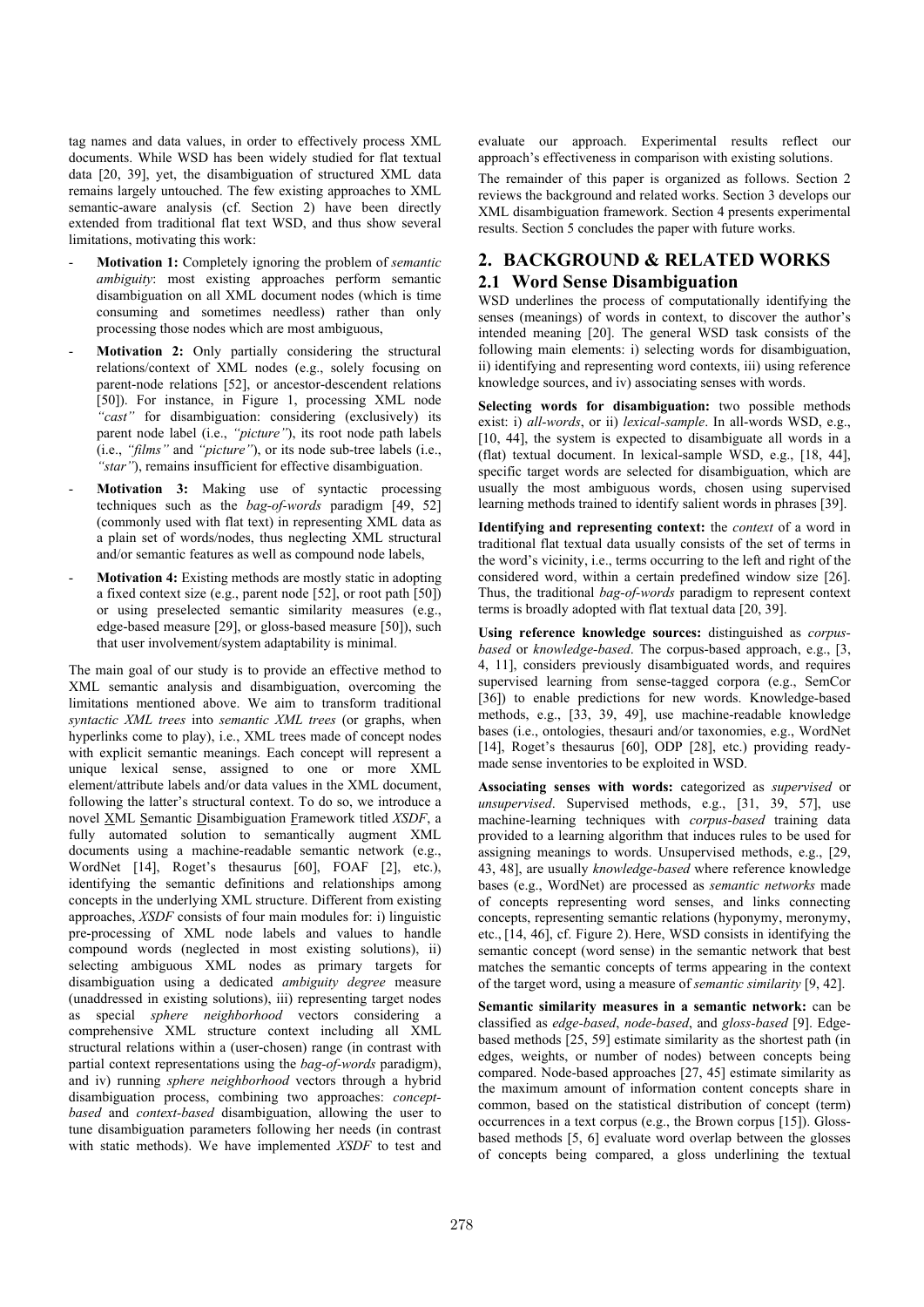definition describing a concept (e.g., the gloss of the  $1<sup>st</sup>$  sense of word *Actor* in WordNet is *"A theatrical performer"*, cf. Figure 2).



## **Figure 2.Extract of the (weighted) WordNet semantic network. Numbers next to concepts represent concept frequencies (based on the Brown text corpus [15]). Sentences next to concepts represent concept glosses.**

Note that *unsupervised/knowledge-based* WSD has been largely investigated recently (including most methods targeting XML data), in comparison with *supervised* and *corpus-based* methods, which usually require extensive training and large test corpora [39], and thus do not seem practical for the Web. The reader can refer to [20, 39] for reviews on traditional WSD.

# **2.2 XML Semantic Disambiguation**

Few approaches have been developed for semantic disambiguation of XML and semi-structured data. The main challenges reside in the notion of XML (structural) contextualization and how it is processed, as described below.

## *2.2.1 XML Context Identification*

While the context of a word in traditional flat textual data consists of the set of terms in the word's vicinity [26], yet there is no unified definition of the context of a node in an XML document tree. Different approaches have been investigated: i) *parent node*, ii) *root path*, iii) *sub-tree*, and iv) *versatile structural context*.

**Parent node context:** The authors in [51, 52] consider the *parent node* to be the context of an XML data element, and process a parent node and its children as one (canonical) entity, deemed as the simplest semantically meaningful structural entity. The authors utilize context-driven search techniques (structure pruning, identifying relatives, etc.) to determine the relations between canonical trees. These are used to assign semantic node labels using a reference ontology [47], generalizing/specializing node concepts following their labels and positions in the XML tree.

**Root path context:** In [49, 50], the authors extend the notion of XML node context to include the whole XML root path, i.e., the path consisting of the sequence of nodes connecting a given node with the root of the XML document (or document collection). They perform per-path sense disambiguation, comparing every node label in each path with all possible senses of node labels occurring in the same path (using gloss-based and edge-based semantic similarity measures from [6, 59] applied on WordNet) to select the appropriate sense for the node label being processed.

Sub-tree context: The authors in [56] consider the set of XML node labels contained in the sub-tree rooted at a given element node to describe the node's XML context. The authors apply a similar paradigm to identify the contexts of all possible node label senses in WordNet. Consequently, they compare the XML label context to all candidate sense contexts in WordNet, identifying the sense (concept) with the highest context similarity.

**Versatile structural context:** In [29], the authors combine the notions of parent context and descendent (sub-tree) context in disambiguating generic structured data (e.g., XML, web directories, and ontologies). They propose various edge-weighting measures (namely a Gaussian decay function) to identify *crossable* edges, such that nodes reachable from a target node through any *crossable* edge belong to the target node's context. Then, they compare the target node label with each candidate sense (concept) corresponding to the labels in the target node's context (using edge-based semantic similarity [24] applied on WordNet) in order to identify the highest matching concept.

## *2.2.2 XML Context Representation and Processing*

Another concern in XML-based WSD is how to effectively process the context of an XML node (once it has been identified) considering the structural positions of XML data. Most existing WSD methods - developed for flat textual data (Section 2.1) and/or XML-based data [49-52] - adopt the *bag-of-words* model where context is processed as a set of words surrounding the term/label (node) to be disambiguated. Hence, all context nodes are treated the same, despite their structural positions in the XML tree. One approach in [29] extends the traditional *bag-or-words* paradigm with additional information considering distance weights separating the context and target nodes: identified as *relational information model* [29]. The authors employ a specially tailored Gaussian decay function estimating edge weights such as the closer a node (following a user-specified direction), the more it influences the target node's disambiguation [29].

## *2.2.3 Associating Senses with XML Nodes*

Once the contexts of XML nodes have been determined, they can be handled in different ways. Two interesting approaches, both *unsupervised* and *knowledge-based*, have been adopted in this context, which we identify as: *concept-based* and *context-based*. On one hand, the concept-based approach adopted in [49, 50] consists in evaluating the semantic similarity between target node senses (concepts) and those of its context nodes, using measures of semantic similarity between concepts in a semantic network, selecting the target sense with maximum similarity. On the other hand, the context-based approach introduced in [56] consists in building context vectors for each target node sense (concept) in the semantic network, and building a context vector for the target node in the XML document tree, and then comparing context vectors to select the target sense with maximum vector similarity.

A hybrid approach in [29] combines variants of the two preceding approaches to disambiguate generic structured data (including XML). Yet while producing quality results, the authors do not compare their solution with XML disambiguation methods.

**Wrapping up:** we identify four major limitations motivating our work (which have been highlighted in Section 1): most existing methods i) completely ignore the problem of *semantic ambiguity*, ii) only partially consider the structural relations/context of XML nodes (e.g., parent-node [52] or ancestor-descendent relations [50]), ii) neglect XML structural/semantic features by using syntactic processing techniques such as the *bag-of-words* paradigm [49, 52], and iv) are static in choosing a fixed context (e.g., parent node [52], or root path [50]) or preselected semantic similarity measures, thus minimizing user involvement.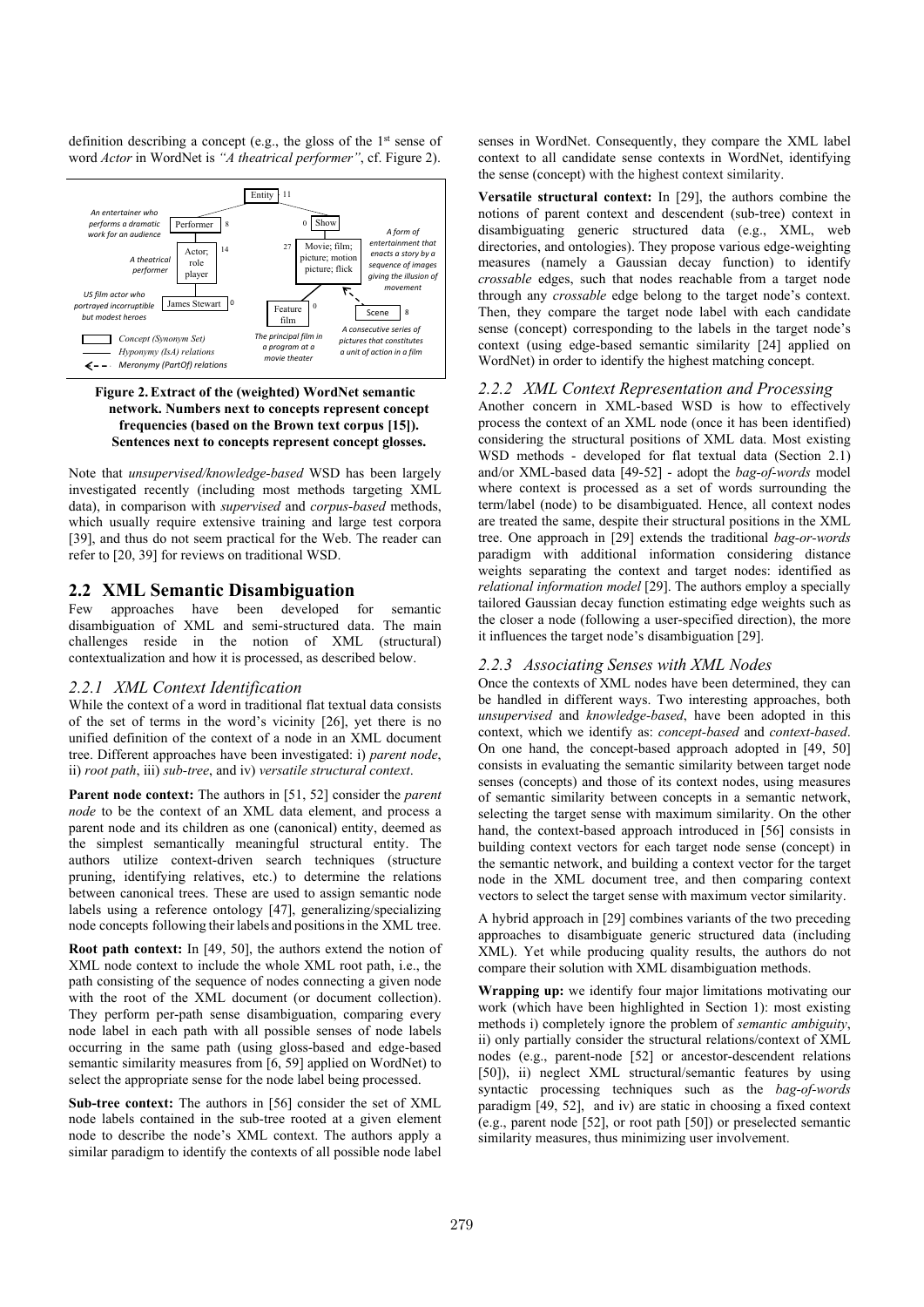## **3. XML DISAMBIGUATION FRAMEWORK**

In order to address all motivations above and provide a more complete and dynamic XML disambiguation approach, we introduce *XSDF* as an unsupervised and knowledge-based solution to resolve semantic ambiguities in XML documents. *XSDF*'s overall architecture is depicted in Figure 3. It is made of four modules: i) linguistic pre-processing, ii) nodes selection for disambiguation, iii) context definition and representation, and iv) XML semantic disambiguation. The system receives as input: i) an XML document tree, ii) a semantic network (noted *SN*), and iii) user parameters (to tune the disambiguation process following her needs), and produces as output a semantic XML tree.



**Figure 3. Overall** *XSDF* **architecture.** 

We develop *XSDF*'s main modules in the following, starting with the XML and semantic data models adopted in our study.

## **3.1 XML and Semantic Data Models**

XML documents represent hierarchically structured information and can be modeled as *rooted ordered labeled trees* (Figure 4.a and b), based on the Document Object Model (DOM) [58].

**Definition 1 - Rooted Ordered Labeled Tree:** It is a rooted tree in which the nodes are labeled and ordered. We denote by *T*[*i*] the *i*<sup>th</sup> node of *T* in preorder traversal, *T*[*i*].  $\ell$  its label, *T*[*i*]. *d* its depth (in number of edges), and  $T[i]$ *f* its out-degree (i.e., the node's fan-out).  $R(T) = [0]$  designates the root node of tree  $T^1$   $\bullet$ 

An XML document can be represented as a *rooted ordered labeled tree* where nodes represent XML elements/attributes, labeled using element/attribute tag names. Element nodes are ordered following their order of appearance in the XML document. Attribute nodes appear as children of their containing element nodes, sorted<sup>2</sup> by attribute name, and appearing before all sub-elements [41, 61]. Element/attribute text values are stemmed and decomposed into tokens (using our linguistic pre-processing component), mapping each token to a leaf node labeled with the respective token, appearing as a child of its container element/attribute node, and ordered following their order of appearance in the element/attribute text value (Figure 4.a).

Note that element/attribute values can be disregarded (*structureonly*) or considered (*structure-and-content*) in the XML document

<sup>1</sup> *Tree* and *rooted ordered labeled tree* are used interchangeably hereafter.

j

tree following the application scenario at hand. Here, we believe integrating XML structure and content is beneficiary in resolving ambiguities in both element/attribute tag names (structure) and data values (content). For instance, in the document of Figure 1.a, considering data values *"Kelly"* and *"Stewart"* would be beneficial to disambiguate tag label *"cast".* The same applies the other way: *"cast"* can help disambiguate *"Kelly"* and *"Stewart"*. Also, we provide the formal definition of a semantic network, as the semantic (knowledge base) data model adopted in our study<sup>3</sup>.

**Definition 2 – Semantic network:** It is made of concepts representing groups of words/expressions designating word senses, and links connecting the concepts designating semantic relations, and can be represented as *SN=*(*C, L, G, E, R, f, g*):

- *C*: set of nodes representing concepts in *SN* (*synsets* as in WordNet [14]),
- *L*: set of words describing concept labels,
- *G*: set of glosses describing concept definitions,
- *E*: set of edges connecting concept nodes,  $E \subseteq C \times C$ ,
- *R*: set of semantic relations,  $R = \{Is-A, Has-A, Part-Of, Has-A\}$ *Part*…}, the synonymous words/expressions being integrated in the concepts themselves,
- *f*: function designating the labels, sets of synonyms, and glosses of concept nodes,  $f: C \to L$ ,  $L^n$ ,  $G$  where *n* designates the number of synonyms per concept,
- *g*: function designating the labels of edges,  $g: E \rightarrow R$ .

Note that  $c \in SN$  designates a semantic concept with  $c \ell$  its label,

*c.syn* its set of synonymous words, and *c.gloss* its gloss. We also designate by  $\overline{SN}$  a weighted semantic network: augmented with concept frequencies (cf. Figure 2) statistically quantified from a given text corpus (e.g., the Brown corpus  $[15]$ )  $\bullet$ 

In our current study and tests, we adopt WordNet [14] as a reference semantic network, being a commonly used lexical reference for the English language. Yet, any other knowledge base can be used based on the application scenario, e.g., ODP [28] for describing semantic relations between Web pages, or FOAF [2] to identify relations between persons in social networks.

Note that after disambiguation, target nodes in the XML document tree would consist of semantic concept identifiers extracted from the reference semantic network, where non-target XML nodes remain untouched (cf. Figure 4.b).

## **3.2 Linguistic Pre-Processing**

Linguistic pre-processing consists of three main phases: i) tokenization, ii) stop word removal, and iii) stemming, applied on each of the input XML document's element/attribute tag names and text values, to produce corresponding XML tree node labels. Here, we consider three possible inputs:

- Element/attribute tag names consisting of individual words,
- Element/attribute tag names consisting of compound words, usually made of two individual terms  $(t_1$  and  $t_2$ <sup>4</sup> separated by special delimiters (namely the underscore character, e.g., "*Directed By*"), or the use of upper/lower case to distinguish the individual terms (e.g., "*FirstName"*),
- Element/attribute text values consisting of sequences of words separated by the space character.

<sup>&</sup>lt;sup>2</sup> While the order of attributes (unlike elements) is irrelevant in XML [1], yet we adopt an ordered tree model to simplify processing [44, 58].

<sup>3</sup> *Knowledge base* & *semantic network* are used interchangeably hereafter.

<sup>4</sup> More than two terms per XML tag name is unlikely in practice [59].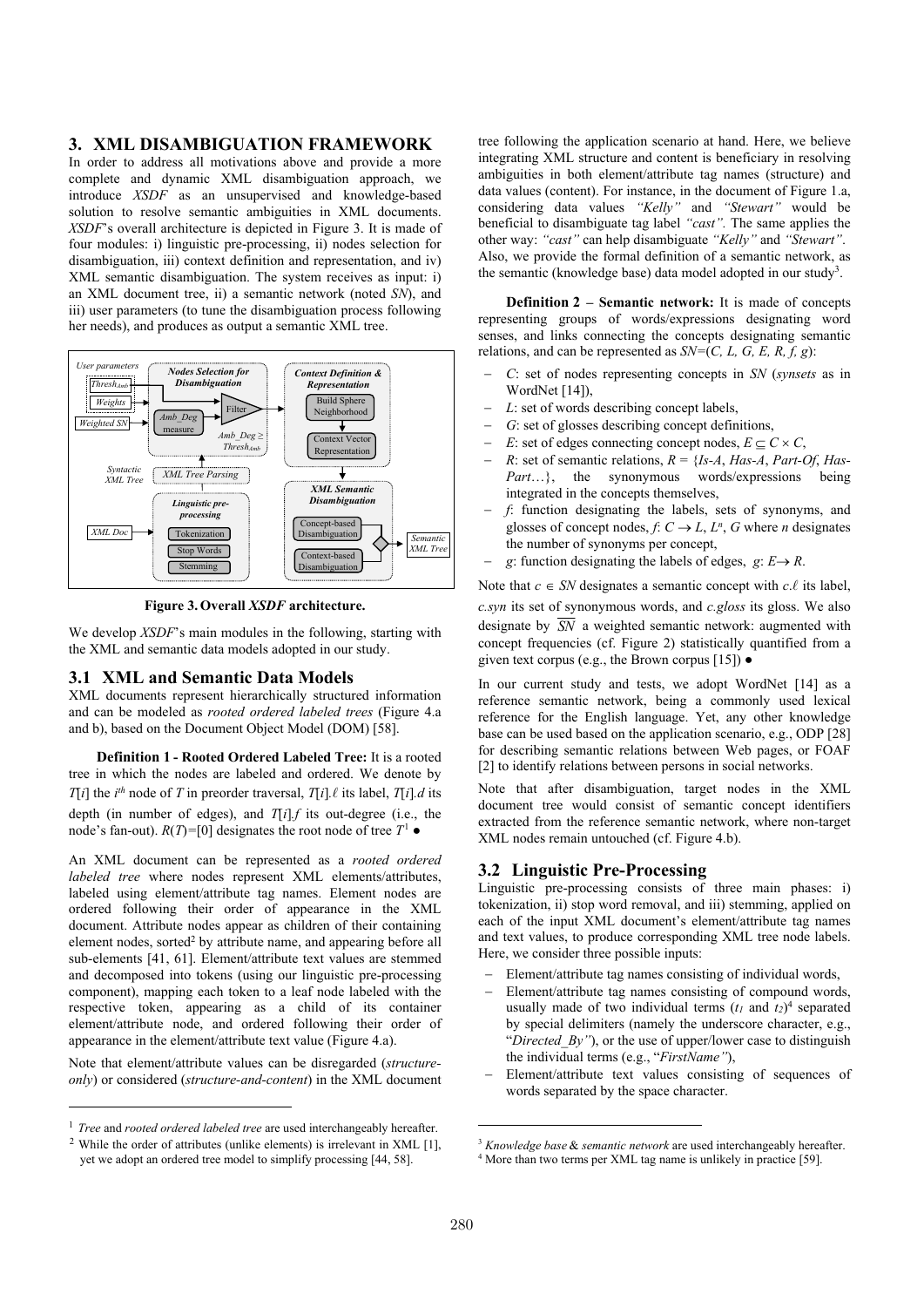

**Figure 4. Sample input (syntactic) XML tree and output (semantic) XML trees.** 

Considering the first case, no significant pre-processing is required, except for stemming (when the word is not found in the reference semantic network). Considering the second case (i.e., compound words, usually disregarded in existing methods), if *t<sup>1</sup>* and *t2* match a single concept in the semantic network (i.e., a synset in WordNet, e.g. *first name*), they are considered as a single token. Otherwise, they are considered as two separate terms, and are processed for stop word removal and stemming. Yet, they are kept within a single XML node label  $(\ell)$  in order to be treated together afterward, i.e., one sense will be finally associated to  $\ell$ , which is formed by the best combination of  $t_l$  and *t2*'s senses (in contrast with studies in [29, 56] which process token senses separately as distinct labels). As for the third case, we apply traditional tokenization (i.e., the text value sentence is broken up into a set of word tokens *ti*), processed for stop word removal and stemming, and then represented each as an individual node  $(x_i)$  labeled with the corresponding token  $(x_i, \ell = t_i)$ , and appearing as children of the containing element/attribute node.

## **3.3 Node Selection for Disambiguation**

Given an input XML tree, the first step is to select target nodes to disambiguate, which (we naturally assume) are the most ambiguous nodes in the document tree. Thus we aim to provide a mathematical definition to quantify an XML node ambiguity degree which can be used to select target nodes for disambiguation (answering *Motivation 1*). To do so, we start by clarifying our assumptions about XML node ambiguity:

- Assumption 1: The semantic ambiguity of an XML node is related to the number of senses of the node's label: i) the more senses it has, the more ambiguous the node is, ii) the less senses it has, the less ambiguous the node is.
- Assumption 2: The semantic ambiguity of an XML node is related to its distance from the root node of the document tree: i) the closer it is to the root, the more ambiguous it is, ii) the farther it is from the root, the less ambiguous it is.

Assumption 2 follows the nature of XML and semi-structured data, where nodes closer to the root of the document tend to be more descriptive of the whole document, i.e., having a broader meaning, than information further down the XML hierarchy [8, 61]. In other words, as one descends in the XML tree hierarchy, information becomes increasingly specific, consisting of finer details [54], and thus tends to be less ambiguous.

Assumption 3: The semantic ambiguity of an XML node is related to its number of children nodes having distinct labels: i) the lesser the number of distinct children labels, the more ambiguous the node is, ii) the more the number of distinct children labels, the less ambiguous the node is.

Assumption 3 is highlighted in the sample XML trees in Figure 5. One can clearly identify the meaning of root node label *"Picture"* (i.e., *"motion picture"*) in Figure 5.a., by simply looking at the node's distinct children labels. Yet the meaning of *"Picture"* remains ambiguous in the XML tree of Figure 5.b (having several children nodes but with identical labels). Hence, we believe that distinct children node labels can provide more hints about the meaning of a given XML node, making it less ambiguous.

Assumption 4: An XML node which label has only one possible sense is considered to be unambiguous (i.e., semantic ambiguity is minimal), regardless of its distance from the tree root and its number of distinct children labels.



**Figure 5. Sample XML document trees.** 

While our goal is to quantify XML semantic ambiguity, yet this can be done in many alternative ways that would be consistent with the above assumptions. Hence, we first provide a set of propositions that map to the above assumptions, which we will utilize to derive our ambiguity degree measure.

**Proposition 1:** The ambiguity degree of an XML node *x* in tree *T* increases when the number of senses of  $x.\ell$  is high in the reference semantic network *SN*, or else it decreases such that:

$$
Amb_{\text{Polysemy}}(x.\ell, SN) = \frac{\text{senses}(x.\ell) - 1}{\text{Max}(\text{senses}(SN)) - 1} \in [0,1]
$$
 (1)

where *Max*(*senses*(*SN*)) is the maximum number of senses of a word/expression in *SN* (e.g., in WordNet 2.1 [14], *Maxpolysemy* = 33, for the word *"head"*)

**Proposition 2:** The ambiguity degree of an XML node *x* in tree *T* increases when the distance in number of edges between *x* and  $R(T)$  is low, or else it decreases such that: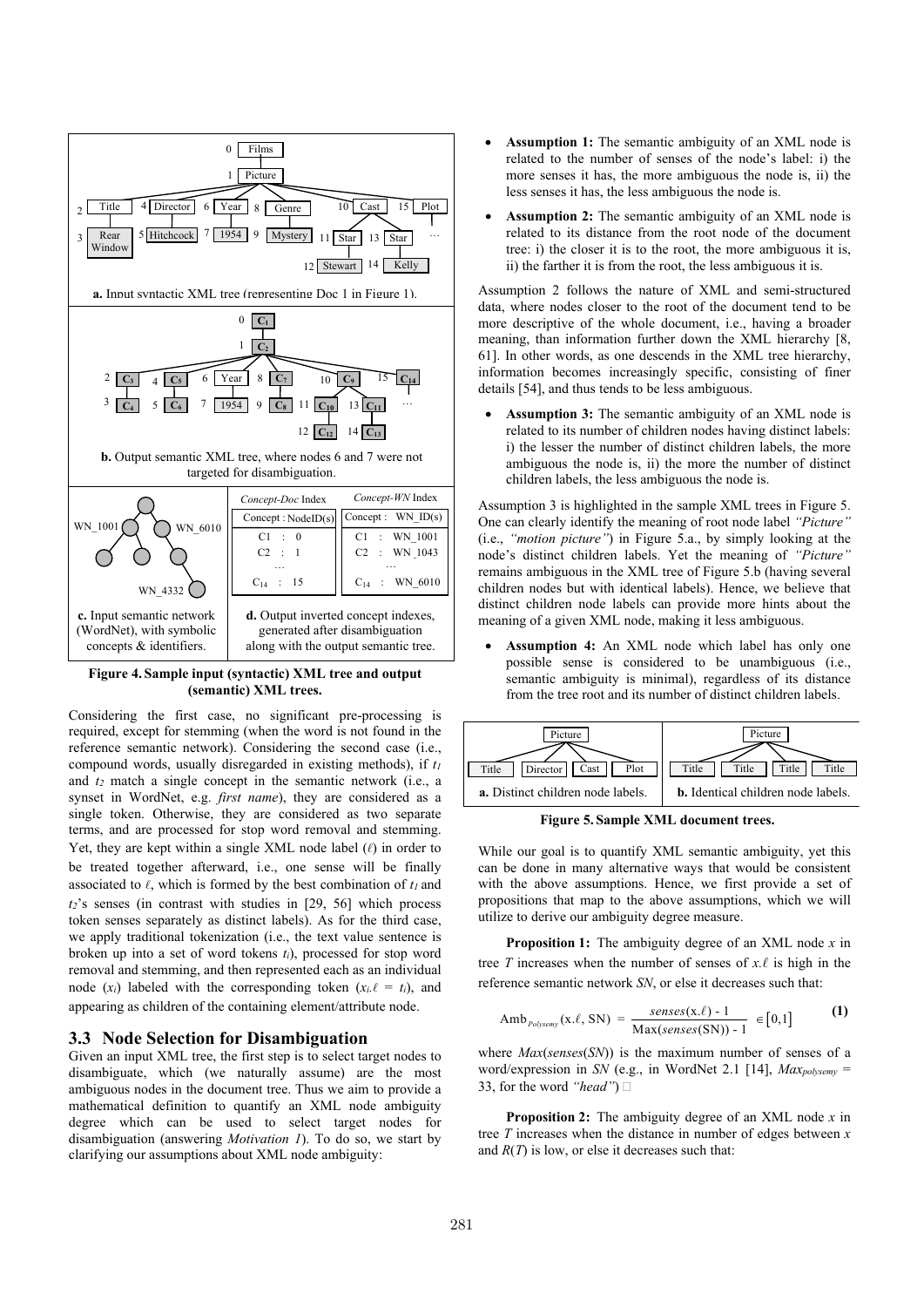$$
Amb_{\text{Depth}}(x, T) = 1 - \frac{x.d}{\text{Max}(\text{depth}(T))} \in [0, 1]
$$
 (2)

where  $Max(depth(T))$  is the maximum depth in  $T \square$ 

**Proposition 3:** The ambiguity degree of an XML node *x* in tree *T* increases when the number of children nodes of *x* having distinct labels, designated as  $\overline{x}$ , *f*, is low, or else it decreases:

$$
Amb_{Density}(x, T) = 1 - \frac{\overline{x.f}}{Max(\overline{fan-out(T)})} \in [0,1]
$$
 (3)

where  $Max(\overline{fan-out(T)})$  is the maximum number of children nodes with distinct node labels in *T*. We identify this factor as node density factor to distinguish it from traditional node fan-out: number of children nodes (regardless of label, cf. Definition 1)

From the above propositions, we can derive a general definition for XML ambiguity degree:

**Definition 3 – XML Node Ambiguity Degree:** Given an XML tree *T*, a node  $x \in T$ , and a reference semantic network *SN*, we define the ambiguity degree of  $x$ ,  $Amb$   $Deg(x)$ , as the ratio between  $Amb_{Polysemy}(x.\ell, \, SN)$  on one hand, and the sum of  $1-Amb_{Depth}(x, T)$  and  $1-Amb_{Density}(x, T)$  on the other hand:

$$
\begin{array}{c} \text{Amb\_Deg}(x, T, SN) = \\ \hspace{2.5cm} \frac{w_{\text{Polysemy}} \times \text{Amb}_{\text{Polysemy}}(x.\ell, SN)}{w_{\text{Depth}} \times (1 - \text{Amb}_{\text{Depith}}(x, T)) + v_{\text{Density}} \times (1 - \text{Amb}_{\text{Depith}}(x, T)) + 1} \end{array} \hspace{0.2cm} \in \hspace{0.2cm} [0,1] \hspace{1.5cm} \textbf{(4)}
$$

where *wPolysemy*, *WDepth*, *WDensity*  $\in$  [0, 1] are independent weight parameters allowing the user to fine-tune the contributions of polysemy, depth, and density factors respectively *●*

**Lemma 1:** The ambiguity degree measure *Amb\_Deg* in Definition 3 varies in accordance with Propositions 1-3, and conforms to Assumptions 1-4  $\square$ 

Proofs of Propositions 1-3 and Lemma 1 have been omitted for space limitations, and can be found in [38].

Special case: When the label of node *x* consists of a compound word made of tokens  $t_1$  and  $t_2$ , we compute  $Amb$   $Deg(x)$  as the average of the ambiguity degrees of *t1* and *t2*.

*Amb\_Deg* is computed for all nodes in the input XML tree. Then, only the most ambiguous nodes are selected as targets for disambiguation following an ambiguity threshold *ThreshAmb* automatically estimated or set by the user, i.e., nodes having *Amb*  $Deg(x, T, SN) \geq$  *Thresh<sub>Amb*</sub>, whereas remaining nodes are left untouched. Note that the user can disregard the ambiguity degree measure: i) by setting  $w_{\text{Polysem}} = 0$  so that all nodes end up having *Amb Deg = 0* regardless of constituent polysemy, depth, and density factors, or ii) by setting *ThreshAmb* = 0 so that all nodes are selected for disambiguation regardless of their ambiguity degrees.

Note that the fine-tuning of parameters is an optimization problem such that parameters should be chosen to maximize disambiguation quality (through some cost function such as *fmeasure*, cf. Section 4). This can be solved using a number of known techniques that apply linear programming and/or machine learning in order to identify the best weights for a given problem class, e.g., [19, 30, 37]. Providing such a capability, in addition to manual tuning, would enable the user to start from a sensible choice of values (e.g., identical weight parameters to consider all ambiguity features equally, i.e., *wPolysemy*= wDepth= wFan-out =1, with a minimal threshold *ThreshAmb* = 0 to consider all results initially) and then optimize and adapt the disambiguation process following the scenario and optimization (cost) function at hand. We do not further address the fine-tuning of parameters here since it is out of the scope of this paper (to be addressed in an upcoming study).

## **3.4 Context Definition and Representation**

# *3.4.1 XML Sphere Neighborhood*

For each target node selected from the previous phase, node contexts have to be defined and processed for disambiguation. While current approaches only partly consider the semi-structured nature of XML in defining disambiguation contexts (*Motivation 2*), we introduce the XML *sphere neighborhood* context model, inspired from the sphere-search paradigm in XML IR  $[17]^{5}$ , taking into account the whole structural surrounding of an XML target node (including its ancestors, descendants, and siblings) in defining its disambiguation context. We define the notion of XML ring as the set of nodes situated at a specific distance from the target node. An XML sphere would encompass all rings included at distances less or equal to the size (radius) of the sphere.

**Definition 4 – XML Ring:** Given an XML tree *T* and a target node  $x \in T$ , we define an XML ring with center *x* and radius *d* as the set of nodes located at distance *d* from *x*, i.e.,  $R_d(x)$  $= \{x_i \in T \mid Dist(x, x_i) = d\}$   $\bullet$ 



**Figure 6. Sample XML (ring and) sphere neighborhoods.** 

The distance between two XML nodes in an XML tree,  $Dist(x_i)$  $x_j$ ), is typically evaluated as the number of edges separating the nodes. For instance, in tree *T* of Figure 6.a, the distance between nodes *T*[2] and *T*[6] of labels "*cast"* and *"Kelly"* respectively is equal to 2. Hence, the XML ring  $R_I(T[2])$  centered around node *T*[2] (*"cast"*) at distance 1 consists of nodes: *T*[1] (*"Picture"*), *T*[3] (*"star"*) and *T*[5] (*"star"*). Note that our approach can be straightforwardly extended to consider different kinds of tree node distance functions (including edge weights, density, or direction, etc. [16, 21]). Yet, we restrict ourselves to the most intuitive notion of node distance here, and report the investigation of other distance functions to a dedicated study.

<sup>5</sup> While comparable with the concept of *XML sphere* exploited in [19], the latter consists of an XML retrieval paradigm for computing TF-IDF scores to rank XML query answers, which is orthogonally different, in its use and objectives, from our disambiguation proposal.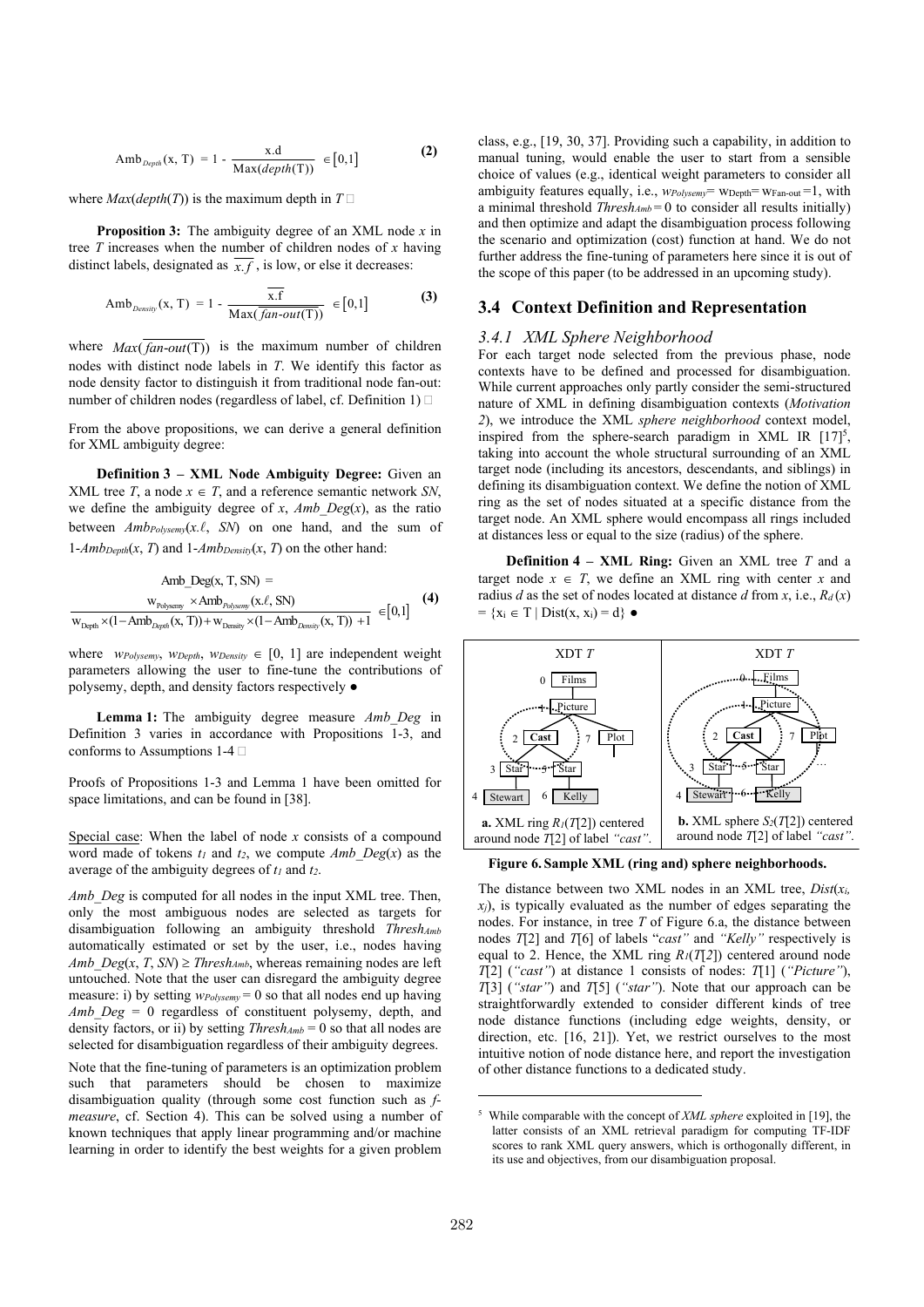**Definition 5** – **XML** Sphere<sup>6</sup>: Given an XML tree  $T$ , a target node  $x \in T$ , and a set of XML rings  $R_{d_j}(x) \subseteq T$ , we define an XML sphere with center *x* and radius *d* as the set of nodes in the rings centered around *x* at distances less or equal to *d*, i.e., *Sd*(*x*) = { $x_i \in T$  |  $x_i \in R_{d_j}(x) \land d_i \le d$ } ●

In Figure 6.b, the XML sphere *S2*(*T*[2]) centered around node *T*[2] of label *"cast"* with radius 2 consists of: ring *R1*(*T*[2]) of radius 1 comprising nodes *T*[1] (*"picture"*), *T*[3] (*"star"*) and *T*[5] (*"star"*), and ring  $R_2(T[2])$  of radius 2 comprising nodes *T*[0] (*"Films"*), T[4] (*"Stewart"*), T[6] (*"Kelly"*), and *T*[7] (*"Plot"*). The size (radius) of the XML sphere context is tuned following user preferences and/or the nature of the XML data at hand (e.g., XML trees might contain specialized and domain-specific data, and thus would only require small contexts to achieve good disambiguation, whereas more generic XML data might require larger contexts to better describe the intended meaning of node labels and values, cf. experiments in Section 4).

#### *3.4.2 Context Vector Representation*

Having identified the context of a given XML target node, we need to evaluate the impact of each of the corresponding context nodes in performing semantic disambiguation (in contrast with existing methods using the *bag-of-words* paradigm where context is processed as a set of words/nodes disregarding XML structure: *Motivation 3*). Here, we introduce a *relational information* solution based on the general vector space model in information retrieval [32] (in comparison with the specific decay function used in [29]), designed to consider the structural proximity/relations among XML nodes in computing disambiguation scores following our sphere neighborhood model. Our mathematical formulation follows two basic assumptions:

• **Assumption 5:** XML context nodes closer to the target node should better influence the latter's disambiguation, whereas those farther away from the target node should have a smaller impact on the disambiguation process.

This is based on the structured nature of XML, such as nodes closer together in the XML hierarchy are typically more related than more separated ones.

**• Assumption 6:** Nodes with identical labels, occurring multiple times in the context of a target node, should better influence the latter's disambiguation in comparison with nodes with identical labels occurring a lesser number of times.

This is based on the notion of context in WSD, where words occurring multiple times in the context of a target word have a higher impact on the target's meaning. Therefore, we represent the context of a target XML node *x* as a weighed vector, which dimensions correspond to all distinct node labels in its sphere neighborhood context, weighted following their structural distances from the target node.

**Definition 6 – XML Context Vector:** Given a target node  $x \in \text{XML}$  tree *T*, and its sphere neighborhood  $S_d(x) \in T$ , the corresponding context vector  $V_d(x)$  is defined in a space which dimensions represent, each, a single node label  $\ell_r \in S_d(x)$ , such as  $1 \leq r \leq n$  where *n* is the number of distinct node labels in  $S_d(x)$ .

j

The coordinate of a context vector  $V_d(x)$  $\overrightarrow{V_d(x)}$  on dimension  $\ell_r$ ,  $W_{\overline{V_d(x)}}(\ell_r)$ , stands for the weight of label  $\ell_r$  in sphere  $S_d(x)$   $\bullet$ 

**Definition 7 – XML Node Label Weight:** The weight  $W_{\overline{V_d(x)}}(\ell_r)$  of node label  $\ell_r$  in context vector  $V_d(x)$ corresponding to the sphere neighborhood  $S_d(x)$  of target node *x* and radius *d*, consists of the structural frequency of nodes  $x_i \in S_d$ (*x*) having label  $x_i \ell = \ell_r$ . It is composed of a normalized occurrence frequency factor  $Freq(t_r, S_d(x))$  (based on Assumption 6) defined using a structural proximity factor *Struct*  $(x_i, S_d(x))$  (based on Assumption 5). Formally, given  $|S_d(x)|$  the cardinality (in number of nodes) of  $S_d(x)$ :

$$
W_{\overline{V_d(x)}}(\ell_r) = \frac{\text{Freq}(\ell_r, S_d(x))}{\text{Max}_{\text{Freq}}} = \frac{2 \times \text{Freq}(\ell_r, S_d(x))}{|S_d(x)| + 1} \in [0,1] \quad (5)
$$

*Freq*  $(\ell_r, S_d(x))$  underlines the total number of occurrences of nodes  $x_i \in S_d(x)$  having label  $x_i \ell = \ell_r$ , weighted w.r.t. structural proximity, formally:

$$
\text{Freq}\big(\ell_r, S_d(x)\big) = \sum_{\substack{x_i \in S_d(x) \\ x_i, \ell = \ell_r}} \text{Struct}\big(x_i, S_d(x)\big) \quad \in \left[\frac{1}{d+1}, \frac{\left|S_d(x)\right| + 1}{2}\right] \tag{6}
$$

*Struct*  $(x_i, S_i(x))$  underlines the structural proximity between each context node  $x_i \in S_d(x)$  having  $x_i \ell = \ell_r$ , and the target (sphere center) node *x*, formally:

$$
\text{Struct}\big(\mathbf{x}_{i}, \mathbf{S}_{d}(\mathbf{x})\big) = 1 - \frac{\text{Dist}(\mathbf{x}, \mathbf{x}_{i})}{d+1} \quad \in \left[\frac{1}{d+1}, 1\right] \tag{7}
$$

The denominator in  $Struct(x_i, S_d(x))$  is incremented by 1 (i.e., *d*+1) to allow context nodes occurring in the farthest ring of the sphere context  $S_d(x)$ , i.e., the ring  $R_d(x)$  of radius *d*, to have a nonnull weight in  $V_d(x)$ ,  $\overline{V}_d(x)$ , and thus a non-null impact on the disambiguation of target node *x* ●

For instance, given the XML tree in Figure 6, Figure 7 shows context vectors of sphere neighborhoods *S1*(*T*[2]) and *S2*(*T*[2]) centered around node *T*[2] of label *"Cast"*. One can realize that label weights in Figure 7 increase as nodes occur closer to the target node (Assumption 5), and as the number of node label occurrences increases in the sphere context (Assumption 6, e.g.,  $\overline{z}$ in  $V_1(T[2])$ ,  $W_{\overline{V_1(\text{``Cast''})}}(\text{``Star''}) = 2 \times W_{\overline{V_1(\text{``Cast''})}}(\text{``Picture''})$  since node label "*Star*" occurs twice in *S*<sub>1</sub>(*T*[2]) while "*Picture*" occurs once; also in  $V_2(T[2])$  ). Formally:

**Lemma 2:** The context vector weight measure  $w_{\overline{V_d(x)}}(\ell_r)$ in Definition 7 varies in accordance with Assumptions 5 and  $6 \square$ 

The lemma's proof is omitted here, and can be found in [38], along with detailed computation examples.

In short, context nodes are weighted based on their labels' occurrences as well as the sizes (radiuses) of the sphere contexts to which they correspond, varying context node weights and thus their impact on the target node's disambiguation accordingly.

<sup>6</sup> The notion of *sphere* here is equivalent to that of a *disk* in 2D space. Yet, we adopt the *sphere* nomination for clearness of presentation.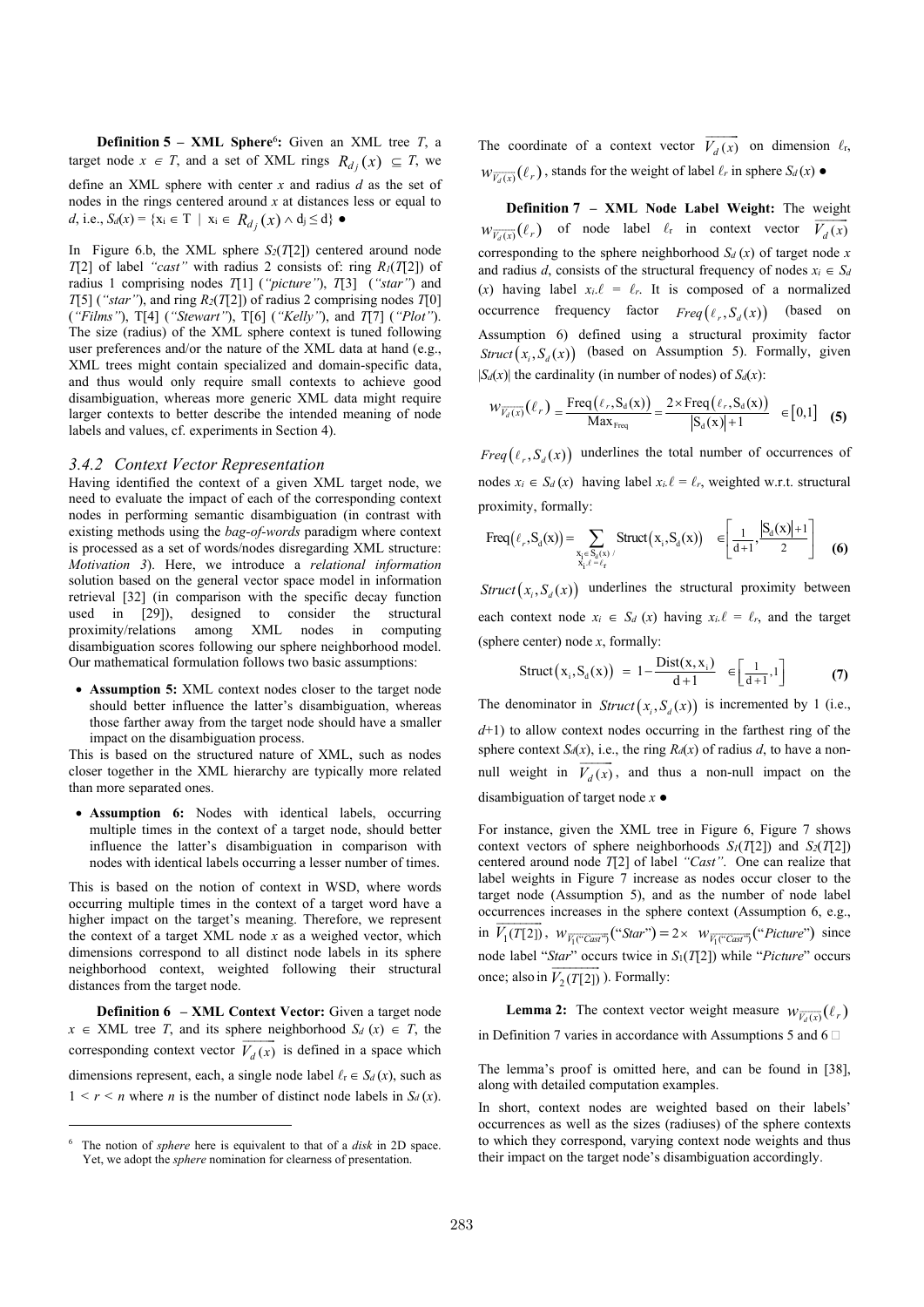|                                                                          | Cast Picture | <b>Star</b> |                                       |      |
|--------------------------------------------------------------------------|--------------|-------------|---------------------------------------|------|
| $V_I(T[2])$ 0.4 0.2                                                      |              | 0.4         |                                       |      |
|                                                                          |              |             |                                       |      |
|                                                                          |              |             | Cast Picture Star Films Stewart Kelly | Plot |
| $ V_2(T[2]) $ 0.25   0.1667   0.3334   0.0835   0.0835   0.0835   0.0835 |              |             |                                       |      |

**Figure 7. Sample sphere context vectors based on the sphere neighborhoods in Figure 6.** 

## **3.5 XML Semantic Disambiguation**

Once the contexts of XML nodes have been determined, we process each target node and its context nodes for semantic disambiguation. Here, we propose to combine two strategies: the *concept-based* approach and the *context-based* approach. The former is based on semantic concept comparison between target node senses (concepts) and those of its sphere neighborhood context nodes, whereas the latter is based on context vector comparison between the target node's sphere context vector in the XML tree and context vectors corresponding to each of its senses in the reference semantic network. The user will be able to combine and fine-tune both approaches (answering *Motivation 4*).

## *3.5.1 Concept-based Semantic Disambiguation*

It consists in comparing the target node with its context nodes, using a combination of semantic similarity measures (*edge-based*, *node-based*, and *gloss-based*, cf. Section 2.1) in order to compare corresponding semantic concepts in the reference semantic network. Then, the target node sense with the maximum similarity (relatedness) score, w.r.t. context node senses, is chosen as the proper target node sense. To do so, we propose an extension of context-based WSD techniques (cf. Section 2.2.3) where we:

- Build upon the sphere neighborhood context model, to consider XML structural proximity in evaluating the semantic meanings of context nodes (in comparison with the traditional *bag-of-words* context model),
- Allow an extensible combination of several semantic similarity measures, in order to capture semantic relatedness from different perspectives (in comparison with most existing methods which exploit pre-selected measures).

**Definition 8 – Concept-based Semantic Score:** Given a target node  $x \in \text{XML}$  tree *T* and its sphere neighborhood  $S_d(x) \in$ *T*, and given  $s_p$  as one possible sense for x. $\ell$  in a (weighted) reference semantic network  $\overline{SN}$ , we define *Concept Score*( $s_p$ ,  $S_d(x)$ ,  $\overline{SN}$  ) to quantify the semantic impact of  $s_p$  as the potential candidate for the intended sense (meaning) of  $x.\ell$  within context  $S_d(x)$  in *T* w.r.t.  $\overline{SN}$ , computed as the average of the weighted maximum similarities between  $s_p$  and context node senses:

$$
\text{Concept\_Score(s_p, S_d(x), \overline{SN})} = \sum_{\substack{s_i \text{max} \\ s_j \to x_i.\ell}} \frac{\text{Max}}{\left(\text{Sim}(s_p, s_j^i, \overline{SN})\right) \times W_{\overline{V_d(x)}}(x_i.\ell)} \newline \text{S}_d(x) \vert} \in [0, 1] \tag{8}
$$

where  $s_j^i$  designates the *j*th sense of context node  $x_i \ell \in S_d(x)$ , and  $Sim(s_p, s_j^i, SN)$  designates the semantic similarity measure between senses  $s_p$  and  $s_j^i$  w.r.t. *SN*  $\bullet$ 

**Definition 9 – Semantic Similarity Measure:** It quantifies the semantic similarity (relatedness) between two concepts (i.e., word senses) *c1* and *c2* in a reference (weighted) semantic network *SN*<sup>7</sup>, computed as the weighted sum of several semantic similarity measures<sup>8</sup>. Formally:

 $\text{Sim}(c_1, c_2, \overline{SN}) = \text{wEdge} \times \text{SimEdge}(c_1, c_2, SN) +$ 

$$
w_{\text{Node}} \times \text{Sim}_{\text{Node}}(c_1, c_2, \overline{SN})) +
$$
  
\n
$$
w_{\text{Gloss}} \times \text{Sim}_{\text{Gloss}}(c_1, c_2, \overline{SN})) \in [0, 1]
$$

where:

- *wEdge*<sup>+</sup>  $W_{Node}$  +  $W_{Gloss}$  =1 and ( $W_{Edge}$ ,  $W_{Node}$ ,  $W_{Gloss}$ )  $\geq 0$
- *SimEdge* is a typical edge-based measure from [59],
- *SimNode* is a typical node-based measure from [27],
- *Sim<sub>Gloss</sub>* is a normalized extension of a typical gloss-based measure from [6] ●

Special case: If the target node label  $x.\ell$  is a compound word consisting of two tokens *t1* and *t2* for which no single match was found in the reference semantic network  $\overline{SN}$  (cf. Section 3.2), an average score for each possible combination of senses  $(s_p, s_q)$ corresponding to each of the individual token senses (*sp* for token  $t_1$ , and  $s_q$  for  $t_2$ ) is computed to identify the sense combination which is most suitable for the compound target node label:

$$
\text{Concept\_Score}(\{s_p, s_q\}, S_d(x), \text{SN}) = \sum_{x_i \in S_d(x)} \frac{\text{Max}}{s_j^i \rightarrow x_i \ell} \left( \text{Sim}((s_p, s_p), s_j^i, \overline{SN}) \right) \times w_{\overline{V_d(x)}}(x_i \ell)}{|S_d(x)|} \in [0, 1]
$$
\n(10)

where

$$
\text{Sim}((s_p, s_p), s_j^i, \overline{SN}) = \frac{\text{Sim}(s_p, s_j^i, \overline{SN}) + \text{Sim}(s_q, s_j^i, \overline{SN})}{2} \in [0, 1]
$$

Note that a compound context node label  $x_i \ell$  which tokens  $t_1^i$ and  $t_2^i$  do not match any single concept in  $\overline{SN}$ , is processed similarly to a compound target node label.

#### *3.5.2 Context-based Semantic Disambiguation*

It consists in comparing the target node sphere neighborhood in the XML tree with each of its possible sense (concept) sphere neighborhoods in the reference semantic network. To do so, we adopt the same notions of sphere neighborhood and context vector (Definitions 4-7) defined for XML nodes in an XML tree, to build the sphere neighborhood and context vector of a semantic concept in the semantic network. The only difference here is that sphere rings in the semantic network are built using the different kinds of semantic relations connecting semantic concepts (e.g., hypernyms, hyponyms, meronyms, holonyms, cf. Definition 2), in contrast with sphere rings in an XML tree which are built using XML structural containment relations (Definition 1). Here, given

<sup>7</sup> *SN* designates a semantic network *SN* weighted with corpus statistics needed to compute a *node*-based similarity measure [29, 48]. Yet, the original non-weighted semantic network *SN* is sufficient to compute typical *edge*-based and *gloss*-based measures (cf. Section 2.1).

<sup>&</sup>lt;sup>8</sup> Here, we use three typical semantic similarity measures, yet any other semantic similarity measure can be used, or combined with the latter.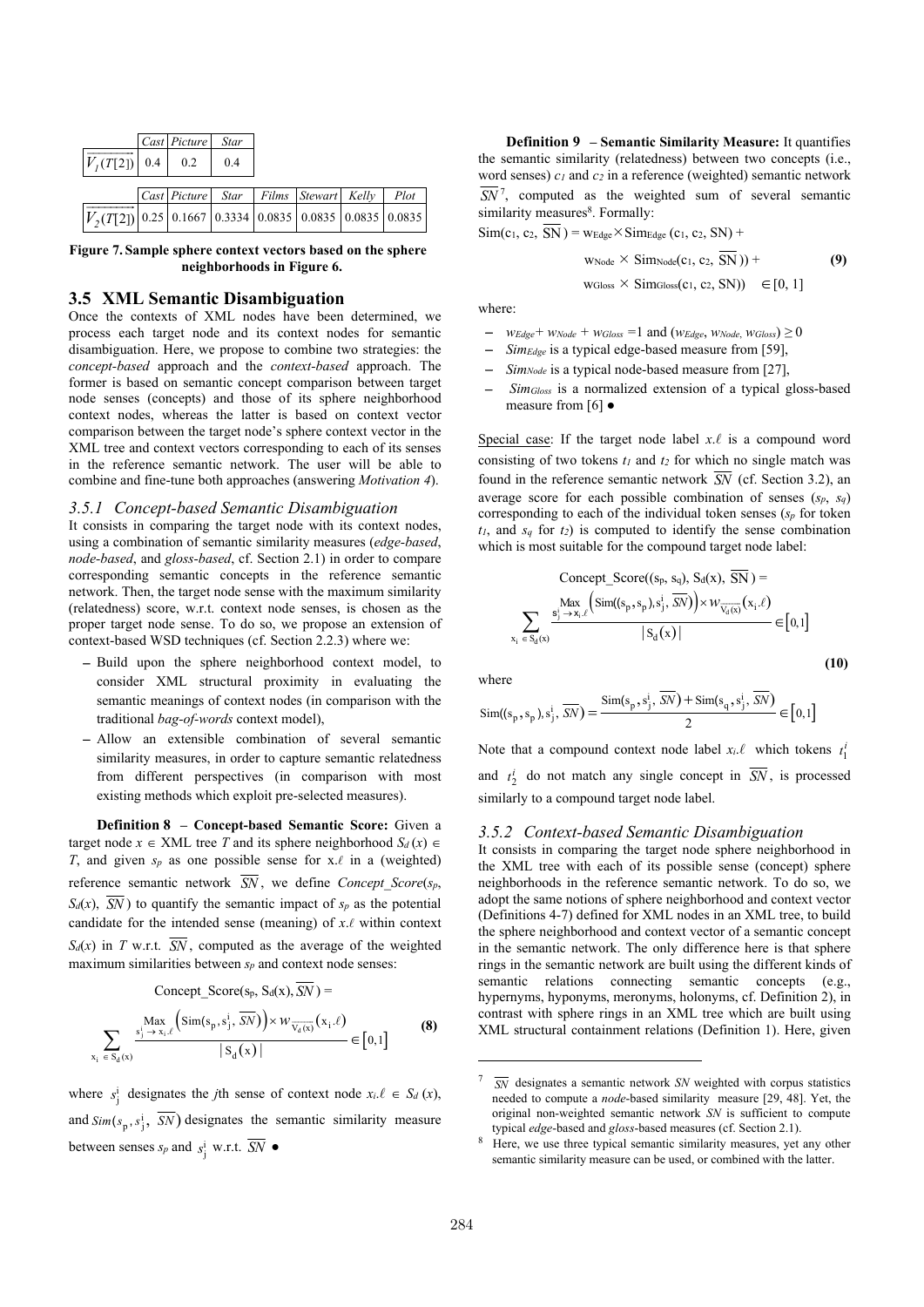a reference semantic network *SN*, a semantic concept  $c \in SN$ , and a radius *d*, we designate by  $R_d(c)$ ,  $S_d(c)$ , and  $V_d(c)$  the ring, sphere, and context vector of radius *d* corresponding to concept *c* in *SN* respectively. Note that linguistic pre-processing (cf. Section  $3.2$ ) can be applied to concept labels (when needed<sup>9</sup>) before building context vectors and computing vector weights. Formally:

**Definition 10 – Context-based Semantic Score:** Given a target node  $x \in \text{XML}$  tree *T*, its sphere neighborhood  $S_d(x) \in T$ and context vector  $V_d(x)$ , and given  $s_p$  as one possible sense for x.A in a reference semantic network *SN*, with its sphere neighborhood  $S_d$  ( $s_p$ )  $\in$  *SN* and context vector  $V_d$  ( $s_p$ )  $\overline{V_d(s_p)}$ , we define *Context\_Score*( $s_p$ ,  $S_d(x)$ , *SN*) to quantify the semantic impact of  $s_p$ as the potential candidate designating the intended sense (meaning) of  $x.\ell$  within context  $S_d(x)$  in  $T$  w.r.t. *SN*, computed using a vector similarity measure between  $V_d(x)$  $\overline{\phantom{a}}$ and  $V_d$  ( $s_p$ )  $\frac{1}{V_d(s_p)}$  $\frac{1}{\pi\tau}$ 

Context\_Score(s<sub>p</sub>, S<sub>d</sub>(x), SN) = cos( $V_d(x)$ ,  $\overrightarrow{V_d(x)}, \overrightarrow{V_d(s_p)})$  $) \in [0, 1]$  (11)

where *cos* designates the *cosine* vector similarity measure<sup>10</sup> ●

Special case: If the target node label  $x.\ell$  is a compound word consisting of tokens *t1* and *t2* for which no single match was found in the reference semantic network *SN*, an integrated score for each possible combination of senses  $(s_p, s_q)$  corresponding to each of the individual token senses  $(s_p \text{ for token } t_l, \text{ and } s_q \text{ for token } t_2)$  is computed. Here, the sphere neighborhoods and context vectors of individual senses  $s_p$  and  $s_q$  are combined together to represent the context sphere of the combination of senses (*sp*, *sq*) in *SN*:

Concept\_Score((s<sub>p</sub>, s<sub>q</sub>), S<sub>d</sub>(x), SN)= 
$$
\cos(\overrightarrow{V_d(x)}, \overrightarrow{V_d(s_p, s_q)}) \in [0,1]
$$
 (12)

where  $V_d(s_p, s_q)$  is a compound context vector generated based on compound sphere neighborhood  $S_d(s_p, s_q) = S_d(s_p) \cup S_d(s_q)$ .

#### *3.5.3 Combined Semantic Disambiguation*

While *concept-based* and *context-based* disambiguation can be applied separately as described in the above sections, yet we allow the user to combine and fine-tune both approaches (answering *Motivation 4*), producing a combined score as the weighted sum of concept-based and context-based scores:

$$
Concept\_Score(s_p, S_d(x), \overline{SN}) =
$$
  
W<sub>Concept</sub> × Concept\\_Score(s\_p, S\_d(x), \overline{SN}) +  
W<sub>Context</sub> × Context\\_Score(s\_p, S\_d(x), SN)  $\in [0, 1]$  (13)

where  $w_{Concept} + w_{Context} = 1$  and  $(w_{Concept}, w_{Context}) \ge 0$ 

j

Note that disambiguation algorithms have been omitted for space limitations. Overall complexity simplifies to the sum of the complexities of *concept-based* and *context-based* disambiguation processes, i.e.,  $O(|\text{senses}(x.\ell)| \times |S_d(x)| \times |\text{senses}(x_i.\ell)|)$ , and  $O(|\text{senses}(x.\ell)| \times (|S_d(x)| + |S_d(s_p)|)$  respectively (cf. details in [38]).

## **4. EXPERIMENTAL EVALUATION**

We have developed a prototype titled *XSDF*<sup>11</sup> to test and compare our approach with its most recent alternatives. We have evaluated two criteria: i) *semantic ambiguity* and ii) *disambiguation quality*.

## **4.1 Experimental Test Data**

We used a collection of 80 test documents gathered from several data sources having different properties (cf. Table 3), which we describe and organize based on two features: i) *node ambiguity*, and ii) *node structure* (cf. Table 1). The former feature highlights the average amount of ambiguity of XML nodes in the XML tree, estimated using our *ambiguity degree* measure, *Amb*  $Deg \in [0,$ 1]. The latter feature describes the average amount of structural richness of XML nodes, in terms of node *depth*, *fan-out*, and *density* in the XML tree, estimated as the sum of normalized node depth (1-*AmbDepth*), fan-out, and density (1-*AmbDensity*) factors, averaged over all nodes in the XML tree, formally:

$$
\text{Struct\_Deg}(x, T) = \frac{w_{\text{Day}h} \times x \cdot d}{\text{Max}(\text{depth}(T))} + \frac{w_{\text{Error}} \times x \cdot f}{\text{Max}(\text{fun-out}(T))} + \frac{w_{\text{Density}} \times x \cdot f}{\text{Max}(\text{fun-out}(T))} \in [0, 1] \quad (14)
$$

where  $w_{Depth}$ <sup>*+*</sup>  $w_{Fan-out}$ <sup>*+*</sup>  $w_{Density}$ <sup>*=*</sup> 1 and  $(w_{Depth}$ *,*  $w_{Fan-out}$ *,*  $w_{Density}$   $\geq$ 0. In other words, high node depth, fan-out, and/or density here indicate a highly structured XML tree, whereas low node depth, fan-out, and/or density indicate a poorly structured (relatively flat) tree. In our experiments, we set equal weights  $w_{\text{Depth}} = w_{\text{Fan}}$  $_{\text{out}}$  =  $_{\text{WDensity}}$  = 1/3 when measuring *Struct Deg* (cf. Table 1). In this study, we do not address the issue of assigning weights, which could be performed using optimization techniques (e.g., linear programming and/or machine learning [19, 30, 37]) to help fine-tune input parameters and obtain optimal results (cf. Section 3.3). Such a study would require a thorough analysis of the relative effect of each parameter on disambiguation quality, which we report to a dedicated subsequent study.

**Table 1. XML test documents organized based on average node** *ambiguity* **and** *structure***.**

|               | $Structure+$                                              | $Structure-$                                               |
|---------------|-----------------------------------------------------------|------------------------------------------------------------|
| Ambiguity $+$ | Group 1<br>Amb $Deg = 0.1127 \&$<br>Struct $Deg = 0.6803$ | Group 2<br>Amb $Deg = 0.1378 \&$<br>Struct $Deg = 0.6621$  |
| $Ambiguity -$ | Group 3<br>Amb $Deg = 0.0625 \&$<br>Struct $Deg = 0.612$  | Group 4<br>Amb $Deg = 0.0447 &$<br>$Struct$ $Deg = 0.5515$ |

## **4.2 XML Ambiguity Degree Correlation**

We compare XML node ambiguity ratings produced by human users with those produced by our system (i.e., via our *ambiguity degree* measure, *Amb\_Deg*, cf. Section 3.3), using *Pearson's correlation coefficient,*  $pcc = \delta_{XY}/(\sigma_X + \sigma_Y)$  *where: <i>x* and *y* designate user and system generated ambiguity degree ratings respectively,  $\sigma_X$  and  $\sigma_Y$  denote the standard deviations of x and y respectively, and  $\delta_{XY}$  denotes the covariance between the *x* and *y* variables. The values of  $pcc \in [-1, 1]$  such that: -1 designates that one of the variables is a decreasing function of the other variable (i.e., values deemed ambiguous by human users are deemed unambiguous by the system, and visa-versa), 1 designates that one of the variables is an increasing function of the other variable

<sup>9</sup> This depends on the semantic network (not required with WorldNet).

<sup>10</sup> We adopt *cosine* since it is widely used in IR [35]. Yet, other vector similarity measures can be used, e.g., Jaccard, Pearson corr. coeff., etc.

<sup>11</sup> Available online at http://sigappfr.acm.org/Projects/XSDF/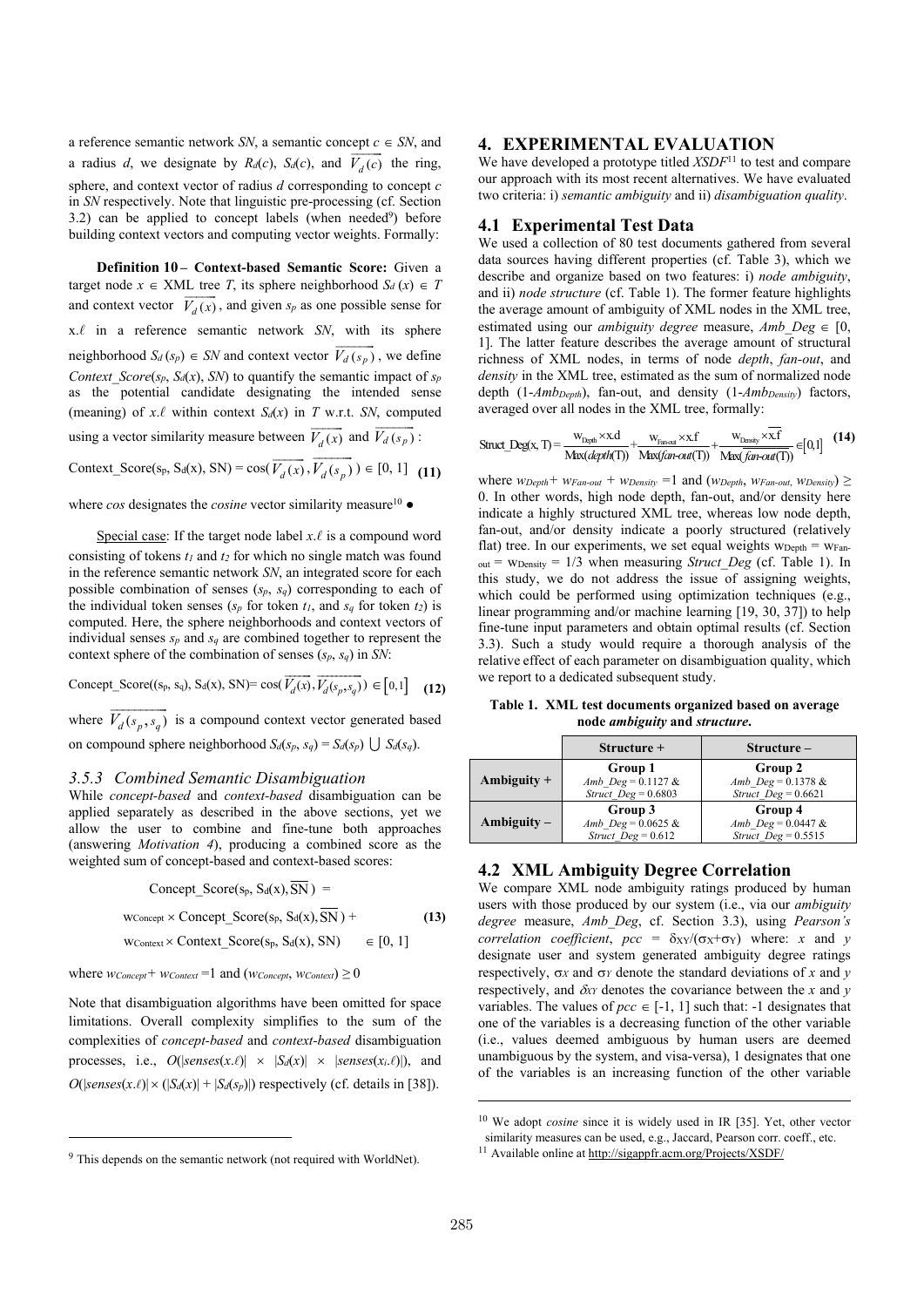(i.e., values are deemed ambiguous/unambiguous by human users and the system alike), and 0 means that the variables are not correlated. Five test subjects (two master students and three doctoral students, who were not part of the system development team) were involved in the experiment. Manual ambiguity ratings (integers  $\in$  [0, 4], i.e.,  $\in$  [*min, max*] ambiguity) where acquired for 12-to-13 randomly pre-selected nodes per document, i.e., a total of 1000 nodes (during an average 10 hours rating time per tester) and then correlated with system ratings, computed with variations of *Amb\_Deg*'s parameters to stress the impact of its factors (*AmbPolysemy*, *AmbDepth*, and *AmbDensity*): i) Test #1 considers all three factors equally  $(w_{Polysemy} = w_{Depth} = w_{Density} = 1)$ , ii) Test #2 focuses on the polysemy factor (wPolysemy =1 while *wDepth* =  $w_{Density} = 0$ , iii) Test #3 focuses on the depth factor ( $w_{Depth} = 1$ while  $w_{\text{Polysemy}} = 0.2$  and  $w_{\text{Density}} = 0$ , iv) Test #4 focuses on the density factor ( $w_{Density} = 1$ ,  $w_{Polysemv} = 0.2$  and  $w_{Depth} = 0$ ).

Results compiled in Table 2 highlight several observations. First, XML ambiguity seems to be perceived and evaluated similarly by human users and our system – obtaining maximum positive correlation between human and *Amb\_Deg* scores – when highly ambiguous and highly structured XML nodes are involved (e.g., Group 1). Second, ambiguity seems to be evaluated differently by users and our system when less ambiguous and/or poorly structured XML nodes are involved, attaining: negative or close to null correlation when low ambiguity and/or poorly structured XML nodes are evaluated (e.g., Groups 2, 3, and 4). This might be due to the intuitive understanding of semantic meaning by humans, in comparison with the intricate processing done by our automated system. For instance, in the case of documents of Dataset 9 of Group 4 (conforming to the *personnel.dtd* grammar of the Niagara XML document collection, cf. [38]), the meaning of child node label "*state*" under node label "*address*" was obvious for our human testers (providing an ambiguity score of 0/4). Yet, the interpretation of the meaning of "*state*" is not so obvious for a machine, especially using a rich lexical dictionary such as WordNet where word "*state*" has 8 different meanings. Here, a label considered relatively unambiguous form the user's point of view was assigned a higher ambiguity score by the system based on the expressiveness of the lexical reference.

Concerning *Amb\_Deg*'s parameter weight variations (for *wPolysemy*, *wDepth*, and *wDensity*) with tests 2, 3, and 4, all three parameters seem to have comparable impacts on ambiguity evaluation. Note that evaluating XML node ambiguity is not addressed in existing approaches (they do not select target nodes, but simply disambiguate all of them, which can be complex and needless).

## **4.3 XML Semantic Disambiguation Quality**

In addition to evaluating our XML ambiguity degree measure, we ran a series of experiments to evaluate the effectiveness of our XML disambiguation approach. We used the same test datasets described previously. Target XML nodes were first subject to manual disambiguation (12-to-13 nodes were randomly preselected per document yielding a total of 1000 target nodes, allowing the same human testers to manually annotate each node by choosing appropriate senses from WordNet, which required an average 22 hours per tester) followed by automatic disambiguation. We then compared user and system generated senses to compute *precision*, *recall* and *f-value* scores.

## *4.3.1 Testing with Different Configurations*

We first tested the effectiveness of our approach considering its different features and possible configurations, considering: i) the properties of XML data (w.r.t. ambiguity and structure), ii) context size (sphere neighborhood radius), and iii) the disambiguation process used (concept-based, context-based, and the combined approach). We only show *f-value* levels in Figure 8 for space limitation (*precision* and *recall* levels follow similar patterns). Several interesting observations can be made here.

|                             |                  | Test #1<br>All factors | Test #2<br>Polysemy | Test #3<br>Depth | Test #4<br>Density |  |
|-----------------------------|------------------|------------------------|---------------------|------------------|--------------------|--|
| Group 1<br>Doc <sub>1</sub> |                  | 0.394                  | 0.411               | 0.335            | 0.439              |  |
| Group 2                     | Doc <sub>2</sub> | 0.017                  | 0.181               | 0.243            | 0.139              |  |
|                             | Doc <sub>3</sub> | $-0.087$               | $-0.139$            | $-0.071$         | $-0.138$           |  |
| Group 3                     | Doc <sub>4</sub> | 0.408                  | 0.438               | 0.390            | 0.398              |  |
|                             | Doc 5            | $-0.184$               | $-0.185$            | $-0.131$         | $-0.235$           |  |
|                             | Doc $6$          | $-0.284$               | $-0.291$            | $-0.243$         | $-0.316$           |  |
|                             | Doc 7            | $-0.177$               | $-0.190$            | $-0.254$         | $-0.143$           |  |
| Group 4                     | Doc 8            | $-0.119$               | $-0.025$            | 0.033            | $-0.156$           |  |
|                             | Doc 9            | $-0.452$               | $-0.301$            | $-0.251$         | $-0.456$           |  |
|                             | Doc $10$         | $-0.258$               | 0.180               | 0.412            | 0.276              |  |

**Table 2. Correlation between human ratings and system generated ambiguity degrees (cf. graphs in [38]).** 

1) Considering *XML data properties*, one can realize that our approach produced consistent *f-value* levels  $\in$  [0.55, 0.69] over all the tested configurations. The highest levels were reached with Dataset 1 of Goup1 having *high ambiguity* and *rich structure*, which resonates with the node ambiguity results discussed in the previous section (highly ambiguous and structurally rich XML nodes seem to be most effectively processed by our approach).

2) Considering *context size***,** optimal *f-value* levels are obtained with the smallest sphere neighborhood radius *d*=1 with Group 1 (*high ambiguity* and *rich structure* XML nodes), whereas optimal levels are obtained with larger contexts having *d*=3 with Groups 2, 3, and 4 (*low ambiguity* and/or *poor structure*). This is expected since increasing context size with highly ambiguous/structure rich XML would increase the chances of including noise (e.g., unrelated/heterogeneous XML nodes) in the disambiguation context and thus disrupt the process. Yet, increasing context size with less ambiguous/poorly structured XML could actually help in creating a large-enough and/or richenough context to perform effective disambiguation.

3) Considering the *disambiguation process*, one can realize that the *concept-based* approach<sup>12</sup> generally produces higher *f-value* levels in comparison with the *context-based* approach, the latter appearing to be more sensitive to context size. This is expected since the context-based approach primarily depends on the notion of context and context nodes, in both the XML document and semantic network, and thus increasing/decreasing context size would disturb its effectiveness. The effect of context size here could be aggravated when using a rich semantic network (such as WordNet) where a small increase in sphere neighborhood radius could include a huge number of concepts (synsets) in the semantic network context vector, thus adding considerable noise.

To sum up, the above results emphasize the usefulness and need for a flexible approach (such as ours), allowing the user to finetune the disambiguation process in order to optimize disambiguation following the nature and properties of the data.

<sup>&</sup>lt;sup>12</sup> When applying the concept-based approach, semantic similarity measures were considered with identical parameter weights ( $w_{E_{\text{dge}}}$  =  $W_{\text{Node}} = W_{\text{Gloss}} = 1/3 = 0.3334$ , since evaluating the effectiveness of different semantic similarity measures is out of the scope of this paper.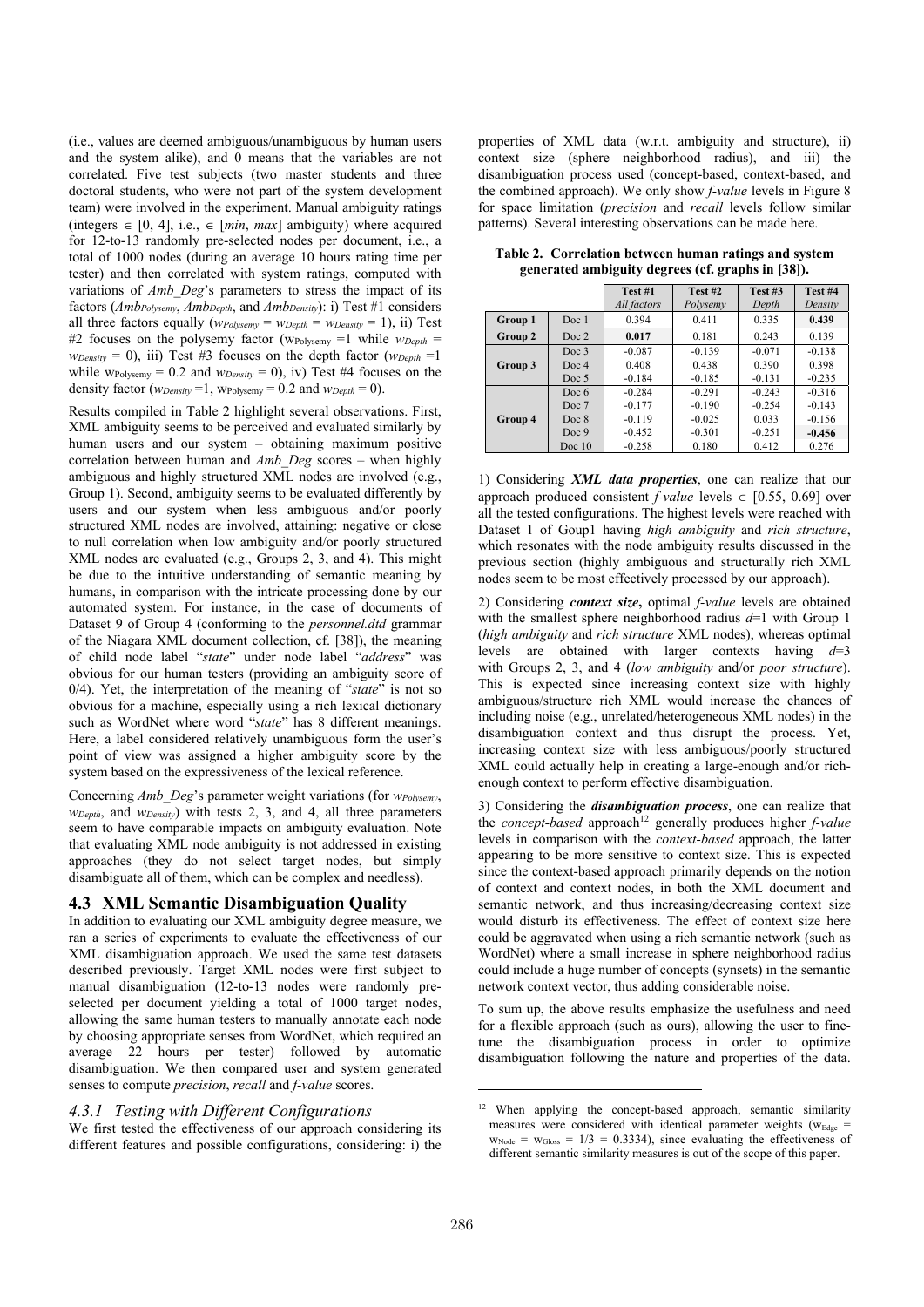| Groups  | <b>Datasets</b> | Source<br>dataset                   | Grammar             | $N#$ of docs | Avg. N#<br>of nodes | Node label polysemy<br>(N# of senses) |      | Node Depth |      | Node Fan-out |          | Node Density |      |
|---------|-----------------|-------------------------------------|---------------------|--------------|---------------------|---------------------------------------|------|------------|------|--------------|----------|--------------|------|
|         |                 |                                     |                     |              | per doc             | Avg.                                  | Max. | Avg.       | Max. | Avg.         | Max.     | Avg.         | Max. |
| Group 1 |                 | Shakespeare collection <sup>1</sup> | shakespeare.dtd     | 10           | 192.054             | 7.052                                 | 30   | 3.687      | 6    | 0.604        | 20       | 0.38         | 6    |
| Group 2 | $\Delta$        | Amazon product files <sup>2</sup>   | amazon product.dtd  | 10           | 13.333              | 8.407                                 | 72   | 4.309      | ∽    | 0.539        | 13       | 0.38         | 6    |
|         |                 | SIGMOD Record <sup>3</sup>          | ProceedingsPage.dtd | 6            | 39.375              | 4.615                                 | 16   | 2.743      | 6    | 0.692        | $\Omega$ | 0.692        | Q    |
| Group 3 | 4               | IMDB database <sup>4</sup>          | movies.dtd          | 6            | 5.475               | 4                                     | 10   | 2.666      |      | 1.066        |          |              |      |
|         |                 | Niagara collection <sup>5</sup>     | bib.dtd             | 8            | 26.5                | 4.384                                 | 13   | 2.961      |      | 0.884        |          | 0.884        |      |
|         | 6               | W3Schools <sup>6</sup>              | cd catalog.dtd      | 4            | 16.5                | 3.937                                 | 10   | 2.312      |      | 0.812        | 6        | 0.812        | 6    |
|         |                 | W3Schools                           | food menu.dtd       | 4            | 16                  | 2.375                                 |      | 2.437      |      | 0.562        |          | 0.562        | 4    |
| Group 4 | 8               | W3Schools                           | plant catalog.dtd   | 4            | 1.675               | 3.454                                 | 15   |            |      | 1.181        | 6        | 1.181        | 6    |
|         | 9               | Niagara collection                  | personnel.dtd       | 4            | 19                  | 3.947                                 | q    | 2.368      |      | 1.157        |          | 1.157        | 4    |
|         | 10              | Niagara collection                  | club.dtd            | 4            | 15.5                | 4.533                                 | 10   | 2.266      |      | . 4          |          | 1.4          |      |

**Table 3. Characteristics of test documents.** 

|  |  |  |  |  | Table 4. Comparing our method with existing approaches |
|--|--|--|--|--|--------------------------------------------------------|
|--|--|--|--|--|--------------------------------------------------------|

| Approaches            | Considers<br>linguistic<br>pre-processing | Considers tag<br>tokenization<br>(compound terms) | Addresses XML<br>node ambiguity | Integrates an<br>inclusive XML<br>structure context | Flexible w.r.t.<br>context size | Adopts relational<br><i>information</i> approach | Combines the results<br>of various semantic<br>similarity measures | Straightforward<br>mathematical<br>functions | Disambiguates<br>XML structure<br>and content |
|-----------------------|-------------------------------------------|---------------------------------------------------|---------------------------------|-----------------------------------------------------|---------------------------------|--------------------------------------------------|--------------------------------------------------------------------|----------------------------------------------|-----------------------------------------------|
| RPD [50]              |                                           |                                                   |                                 |                                                     |                                 |                                                  |                                                                    |                                              |                                               |
| <b>VSD</b> [29]       |                                           |                                                   |                                 |                                                     |                                 |                                                  |                                                                    |                                              |                                               |
| $XSDF$ (our approach) |                                           |                                                   |                                 |                                                     |                                 |                                                  |                                                                    |                                              |                                               |



**Figure 8. Average** *f-value* **scores considering different features and**  configurations of our approach.

## *4.3.2 Comparative Study*

 $\overline{a}$ 

In addition, we evaluated the effectiveness of our approach in comparison with two of its most recent alternatives: *RPD* (Root Path Disambiguation) [50], and *VSD* (Versatile Structure Disambiguation) [29]. A qualitative comparison is shown in Table 4. We ran a battery of tests considering the different features and configurations or our approach. Here, we provide a compiled presentation considering optimal input parameters for our approach<sup>19</sup> (i.e., context size  $d=1$  when processing Group 1,  $d=3$ when processing Groups 2, 3, 4, using the *concept-based* disambiguation process with all groups) and its alternatives (as indicated in corresponding studies). Results in Figure 9 show that our method yields *precision, recall,* and *f-value* levels higher than those achieved by its predecessors, with almost all test groups except with Group 4 where *RPD* produces better results. In fact, XML nodes in Group 4 are less ambiguous and poorly structured in comparison with remaining test groups. Hence, choosing a simple context made of root path nodes has proven to be less noisy in this case, in comparison with the more comprehensive context models used with our approach and with VSD.



**Figure 9. Average** *PR***,** *R* **and** *F-value* **scores comparing our approach with RPD [50] and VSD [29].**

One can also realize that our method produces highest *precision*, *recall*, and *f-value* levels with Group 1 (*high ambiguity* and *rich structure* XML nodes), with an average 35% improvement over *RDP* and *VSD* (Figure 9.a), in comparison with average 25%, 5%, and almost 0% improvements with Groups 2, 3, & 4 respectively. This concurs with our results of the previous section: our method is more effective when dealing with highly ambiguous nodes within a rich XML structure, in comparison with less ambiguous/poorly structured XML.

<sup>&</sup>lt;sup>13</sup> Available at http://metalab.unc.edu/bosak/xml/eg/shaks200.zip

<sup>&</sup>lt;sup>14</sup> Available at simply-amazon.com/content/XML.html

<sup>&</sup>lt;sup>15</sup> Available at http://www.acm.org/sigmod/xml

<sup>&</sup>lt;sup>16</sup> Data extracted from http://www.imdb.com/ using a wrapper generator.

<sup>&</sup>lt;sup>17</sup> Available at http://www.cs.wisc.edu/niagara/

<sup>18</sup> Available from http://www.w3schools.com

<sup>&</sup>lt;sup>19</sup> Manually identified from repeated tests with different parameter values.